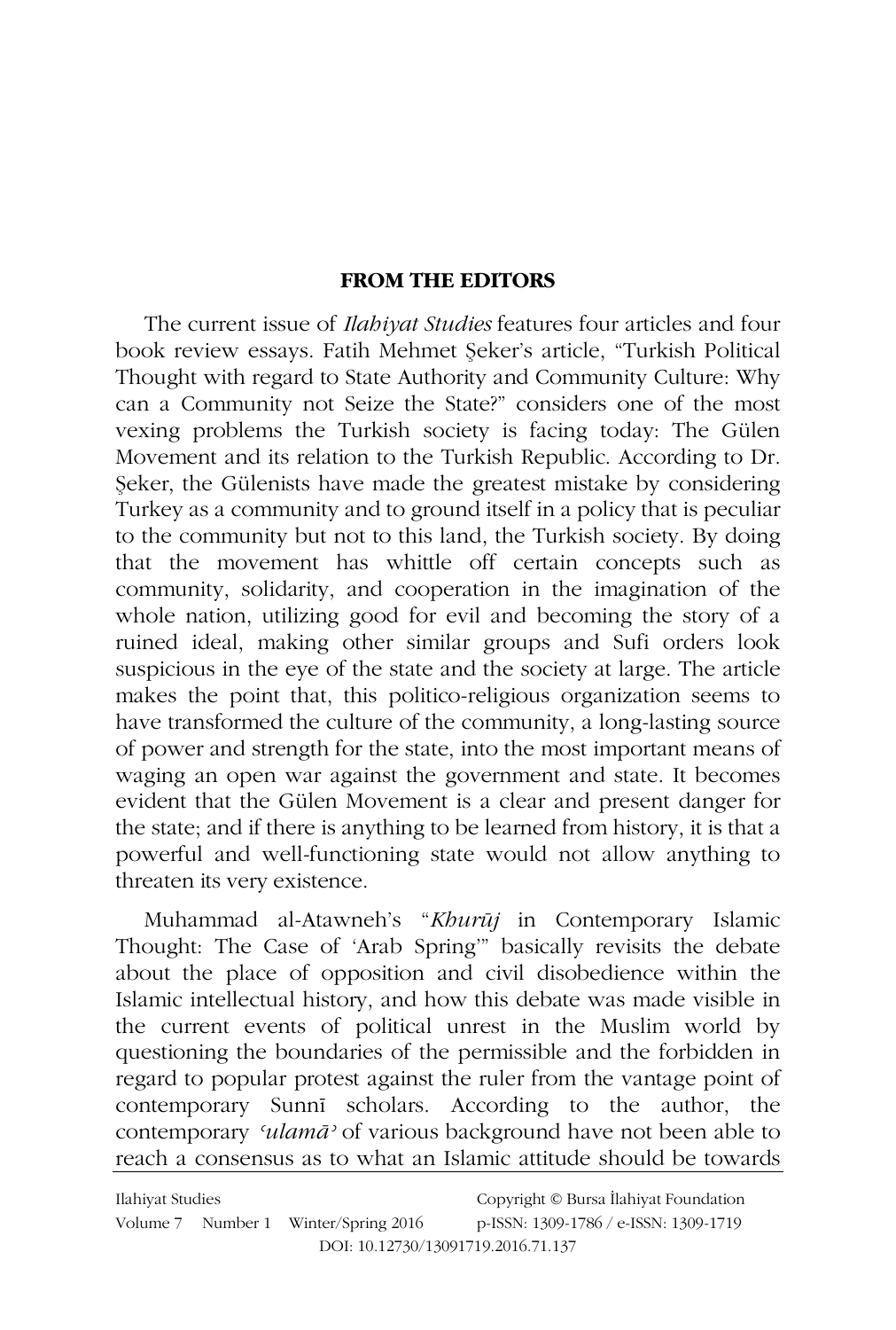even any "rightful and peaceful" opposition. Although there seems to be no consensus on the issue, there are cases, however, in which certain religious figures and institutions support political protests in certain countries, objecting similar social and political movements in others

In her article "On the Revelation Circumstances and General Emphases of Sūrat al Ahzāb: An Analysis within the Scope of Textual and Non-Textual Context," Hadiye Ünsal presents a general assessment of the time of revelation of Sūrat al-Ahzāb and attempts to date the verses and verse groups by establishing a connection between the verses in the sūrahs and the riwāyahs in these verses and a method of inference. Basing her argument upon previous biographical references and narrative-based classical exegesis, Dr. Ünsal concludes that the occasions of revelation of al-Ahzāb involved plans by external polytheist groups and inside collaborators. And especially the *hijab* verse and verses that are aimed at his wives seek to prevent and obviate the smear campaign against the Prophet Muhammad, particularly with regard to his marriage with Zaynab and generally about his family and wives.

The final article of this issue by Nail Okuyucu, "Shāfi'ī Uşūl Thought in Late Third-Century AH: Edition, Translation, and Interpretation of Chapters on *Usūl al-figh in al-Wadā*<sup>3</sup>*i*' by Ibn Surayj (d. 306/918)," introduces the edition and translation of relevant titles in al-Wadā'i' to provide Ibn Surayi's views, who is regarded as "the second al-Shāfi'i," on *ușūl*. Although Ibn Surayj's works on Islamic law are no longer available, the later chapters of  $al$ -Wad $\bar{a}$ <sup>3</sup>i<sup>c</sup> li*mansūs al-sharā'i'*, one of his two extant works, bear the following titles: abrogation (*naskb*), prophetic traditions (*sunan*), singletransmitter report (khabar al-wāḥid), consensus (ijmā<sup>5</sup>), analogy  $(qiy\bar{a}s)$  and knowledge ('ilm). This study also attempts to discuss Ibn Surayi's place in the evolution of Islamic legal theory, and how Ibn Surayj interprets al-Shāfi'i's understanding of *usūl*.

With the publication of the issue  $7/1$  we are happy to let you know, again, that our editorial team is getting more international and diversified. We extend our warm welcome to the new members of the editorial team, F. Jamil Ragep, McGill University, Canada; Gabriel Reynolds, University of Notre Dame, United States; L. W. C. van Lit, Yale University, United States; Tahir Uluç, Necmettin Erbakan University, Turkey; Wael Hallaq, Columbia University, United States, and Walid Saleh, University of Toronto, Canada. We also would like